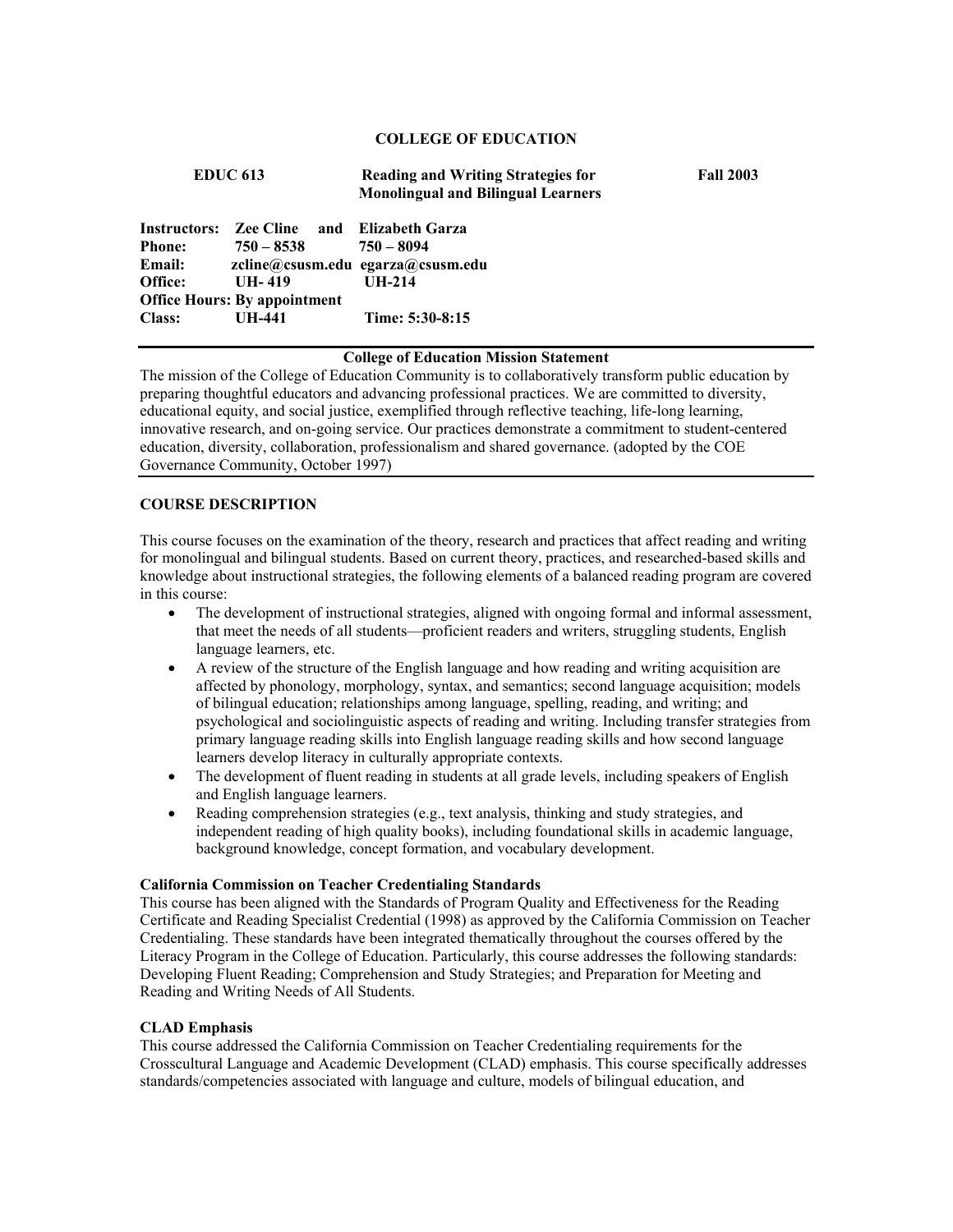instructional strategies that support the oral language development, reading and writing of English language learners.

# **COURSE REQUIREMENTS**

# **Required Texts**

**Calkins, L. (2001).** The Art of Teaching Reading. Longman

- **Echevarria, J., & Graves, A. (2003).** Sheltered Content Instruction: Teaching English-Language Learners with Diverse Abilities, 2cnd Edition. Allyn and Bacon.
- **Garcia, G. Editor. (2003).** English Learners: Reaching the Highest Levels of English Literacy. International Reading Association.

# **Optional Texts**

**Brice, A. (2002).** The Hispanic Child: Speech, Language, Culture, and Education. Allyn and Bacon.

# **Grading Policy**

All students are expected to participate in class activities and demonstrate reflective learning. It is important that students are well prepared for course sessions by completing the readings and assignments scheduled before the class meeting. Unless otherwise negotiated with the instructor, all assignments are to be handed in on the due date. Assignments not handed in on due date will lose 10 % of earned credit per day. Assignments should be typed and double-spaced. The following grading scale will be used:

| $A(93-100)$   | $B+ (87-89)$  | $C+ (77-79)$ | $D+(67-69)$  |
|---------------|---------------|--------------|--------------|
| $A - (90-92)$ | B (83-86)     | C $(73-76)$  | D $(63-67)$  |
|               | $B - (80-82)$ | $C- (70-72)$ | D- $(60-62)$ |

# **ASSIGNMENTS**

# **Attendance and Participation (15 points)**

You are expected to attend all class sessions, to participate actively in class activities, and to complete all required readings and projects by the assigned date.

Groups will present a chapter they've chosen from the Garcia text, *English Learners*. Follow these steps when preparing and presenting:

- Identify the main theme/argument and key ideas of the chapter and represent them graphically.
- Describe the key ideas using details.
- Explain how the key ideas are connected to/support the main theme/argument
- Share any critique, conclusions, or questions you have related to the chapter.

# **Chapter Presentation (20 points: Sign Up List)**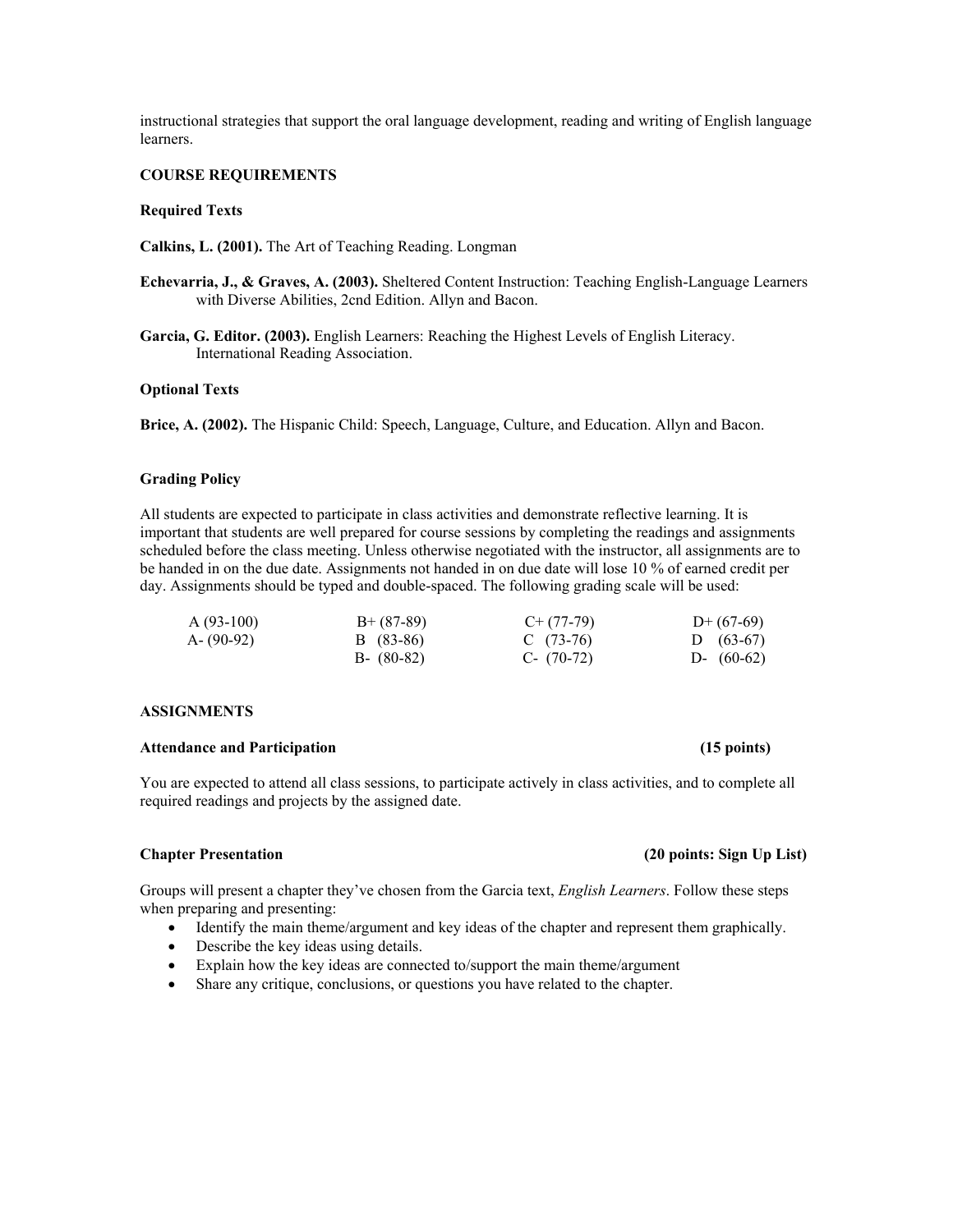You will prepare a 5 page paper that includes:

- A brief introduction to your classroom and language arts curriculum (specify your grade level.). Identify the types of text structures that you are currently using in your classroom. List the types of texts (e.g., picture books, traditional literature, textbooks, informational books, fiction, biographies, poetry, commercial reading programs, computer programs, classroom writings – science reports, charts, posters, etc.) currently used in your classroom. Include 2 examples of each type.
- A discussion on how the features and structure of these texts can support reading and writing fluency, reading comprehension, content learning, and learning about text structure? What are the implications of using a variety of texts (refer to course readings and/or additional references). In other words, how do the texts present in your classroom library support reading and writing fluency, reading comprehension, vocabulary development and content learning, as well as serve as writing models.
- Identify types of text you are not currently using in your classroom, reflect on literacy learning implications, and brainstorm ideas on how you can start to include them in your curriculum.

# **Strategy Presentation (20 points: 11/06/03)**

You will prepare a presentation for whole class and a paper of 1 to 2 pages. The presentation will include:

- A brief overview of the strategy that you choose to implement with your students (tie this to a theoretical and research base)
- A description of how you implemented the strategy (includes a brief demonstration)
- Examples of student work and discussion of your assessment of how this strategy supported or did not support your students' reading/writing
- Recommendations on the usefulness of the strategy for native English-speaking students and for students learning English

The paper will include:

- A rationale or a reason for selecting the particular reading/writing strategy based on assessment.
- A description of the strategy (and any adaptations you made to it and why you made them)
- An assessment of how the strategy worked as evidenced in student work. You may include an evaluation of student work using either a rubric or other standards.

# **Reading Intervention Study (20 points: 11/13/03)**

You will prepare a 6 page paper about a reading intervention you will try with a small group of students needing help with their reading. The paper will include the following: The pretest:

• A description of the need the readers have that calls for a reading intervention and the basis for concluding that they have this need (formal or informal assessment data need to be included).

The intervention:

- A description of the intervention you will try with the small group
- An explanation of why you think it is an appropriate intervention
- A record of what you did and how the children responded

The post-test

• An explanation of to what extent (formal/informal assessment data need to be included), how (what was the positive, neutral, and/or negative results) and why this intervention did or did not work in the ways that were expected.

Reflection

• Write a one page reflection on the process and what you learned about assessments, pre-tests and post-tests, and specific interventions. What would you do differently next time? What was valuable about the experience? How can you use this experience to further your development as a reading specialist?

# **Text Analysis: (15 points: 10/2/03)**